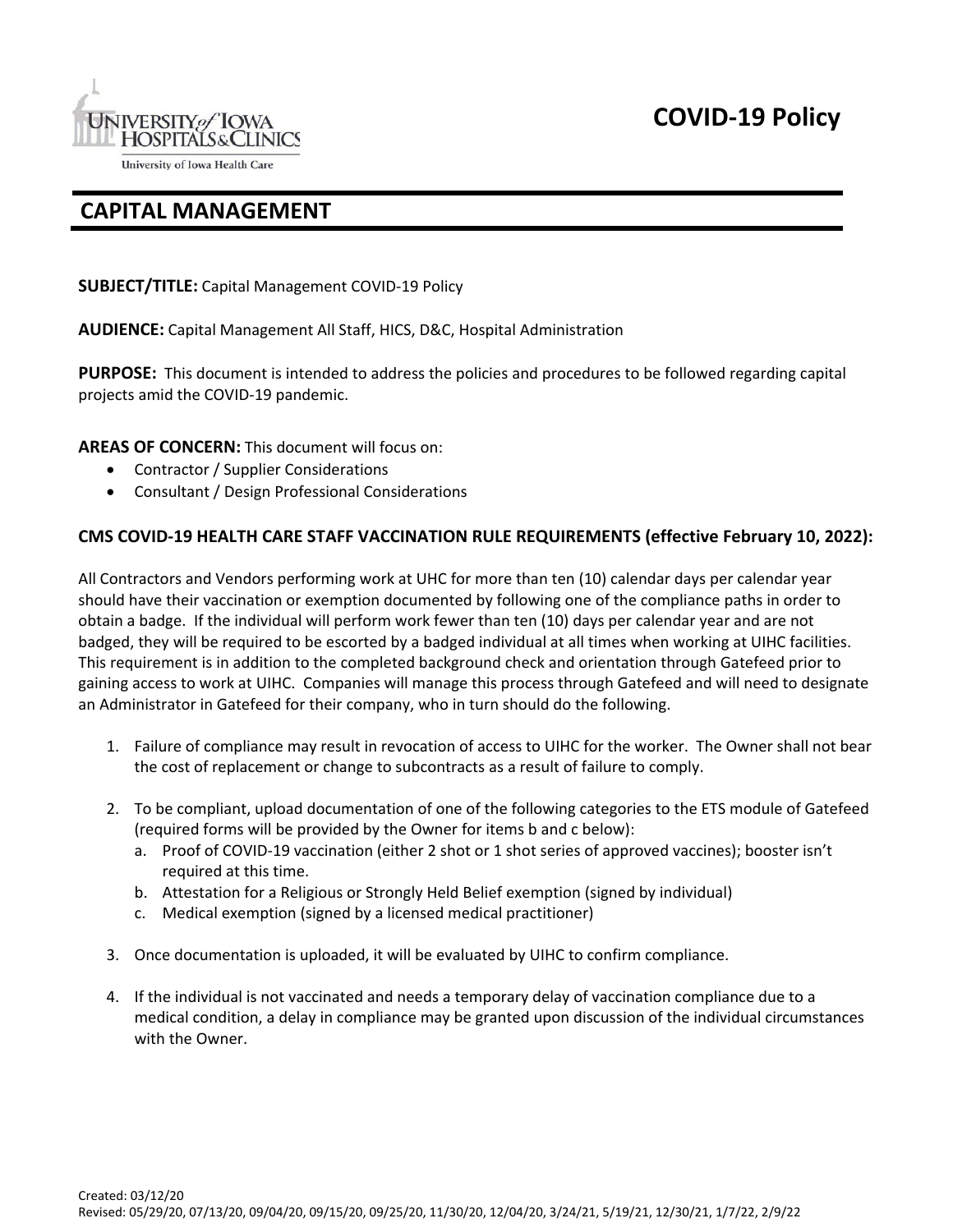#### **BADGING:**

**For** *REPLACEMENT* **badges (those who have active badges prior to February 10, 2022), individuals or Company** Representatives (as a proxy for the individual workers) who meet all requirements may present at the Safety & **Security desk in the Fountain Entrance of UIHC on Level 1 RCP to obtain replacement badges. Contractors/Vendors will receive a date when replacement badges can be picked up separately from this**

notification. Replacement badges can be picked up Monday-Friday from 7:30am to 3:00pm. Once received, old badges will have existing access removed within three (3) business days, and the old badge can be turned into **Safety & Security at the Fountain Entrance or Capital Management in Hospital Parking Ramp 3.**

1. Contractors with current badges will retain the access currently assigned to their badge at the time the new badge is granted.

# **For** *NEW* **and** *RENEWAL* **badges (those going through the Background Check, Orientation, and CMS COVID‐19 Mandate Compliance), Individuals who meet all requirements should present at Capital Management in the Subbasement of Hospital Parking Ramp 3 to obtain a new badge.**

- 1. At that time, Capital Management Staff will electronically verify the background check and orientation completion as well as CMS compliance.
- 2. Contractors will then have a photo taken and a badge granted.
- 3. Site access is not automatically granted to new Employees. The UIHC Project Manager must provide the names of individuals who require access before access is granted.
- 4. Contractors with current badges will retain the access currently assigned to their badge at the time the new badge is granted.

#### **EACH PERSON REQUESTING A** *NEW* **BADGE MUST HAVE THE FOLLOWING:**

- 1. Passed Background Check
- 2. Passed Contractor Orientation
- 3. Compliant with CMS Vaccine Mandate
- 4. Driver's license at the time of Badge issuance
- 5. Hours and Requirements to obtain a badge:
	- a. Contractors must have a mask to enter Capital Management
	- b. Walk‐in Hours to obtain a badge: or no more than two (2) contractors at a time Monday through Thursday 8:00 a.m. to 11:00 a.m.1:00 p.m. to 3:00 p.m.

#### **ACCESS:**

#### **A. Access to University of Iowa Healthcare Facilities**

- a. Access to the buildings:
	- Access to main campus (UIHC) will be limited and all individuals should enter at either Pomerantz Family Pavilion L2 or Main Entrances.
		- i. Access changes should also be considered for off‐campus locations (ex. Urgent Care, IRL, etc.)
- b. Badging

All Vendors (Contractors/Consultants/Suppliers) must have their badge on at all times. If a badge is forgotten or mis‐placed, individuals should report to the Capital Management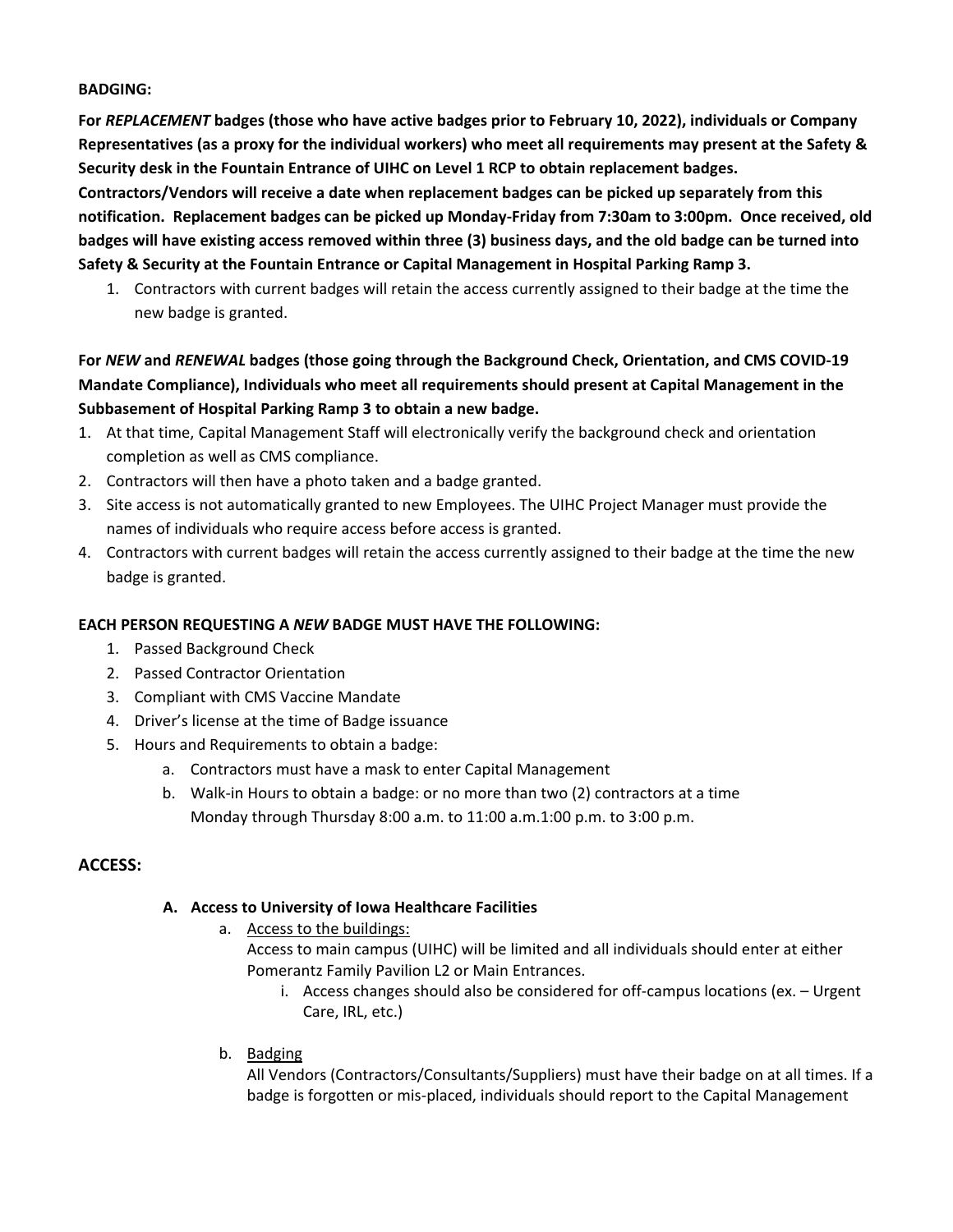Department (Hospital Parking Ramp 3) to retrieve a new one. Individuals will not have approved access without a badge.

- i. If an individual needs access to the building on a temporary basis (re: less than four hours), they must be escorted to their destination by someone badge‐ approved or with the Capital Management or Design & Construction team.
- c. Hours of entrance to the building

Access may be limited to outside the hours of 6am‐9am or between 5pm and 8pm to decrease congestion at the entrances.

d. Screenings

All individuals entering with a badge will self‐screen upon entering the main campus building. All individuals without badges will be screened and receive a sticker for the day. A re‐screen may take place upon discretion of hospital staff. This will take place regardless of your length of time, destination, or assignment within the facility.

- i. Off-site, non-patient care facilities (re: HSSB, ISC, etc.) have discontinued their screening processes. See "Face Coverings" for additional updates to these locations.
- e. Face Coverings

All Vendor employees (Contractors, Subcontractors, Design Professionals, Sub‐ Consultants, Suppliers) – regardless of vaccination status – shall wear a face mask and practice social distancing in *all* settings and locations both clinical and non‐clinical (re: corridors, entrances/exits, construction sites, cafeterias, public spaces, shared offices, break rooms, conference rooms, mechanical and electrical rooms, etc.), except when alone in a private office.

It is strongly encouraged that the face covering be a medical grade face mask. If desired, one may choose to wear a cloth mask *along* with the medical grade face mask. UIHC offers medical grade masks at all entrances*.* 

#### f. Supply Delivery

All deliveries should be made through the Housekeeping Dock Door. Staff will be present to ensure additional individuals do not enter the building through this access point.

- i. Deliveries should be made before 7am or after 5pm.
- ii. Should the delivery be too large for this location (Ex. drywall), the alternative door is 1940X (John Pappajohn Pavilion, Labor and Delivery). Access should be pre‐arranged with Safety & Security.
- g. Debris Removal

All debris removal should be made through the Housekeeping Dock Door. Staff will be present to ensure additional individuals do not enter the building through this access point.

- i. Debris removal should be made before 7am or after 5pm.
- ii. Should the debris be too large for this location, the alternative door is 1940X (John Pappajohn Pavilion, Labor and Delivery). Access should be pre‐arranged with Safety & Security.
- h. Utility Disruptions

All utility disruptions *must* adhere to the 10‐day minimum for notification.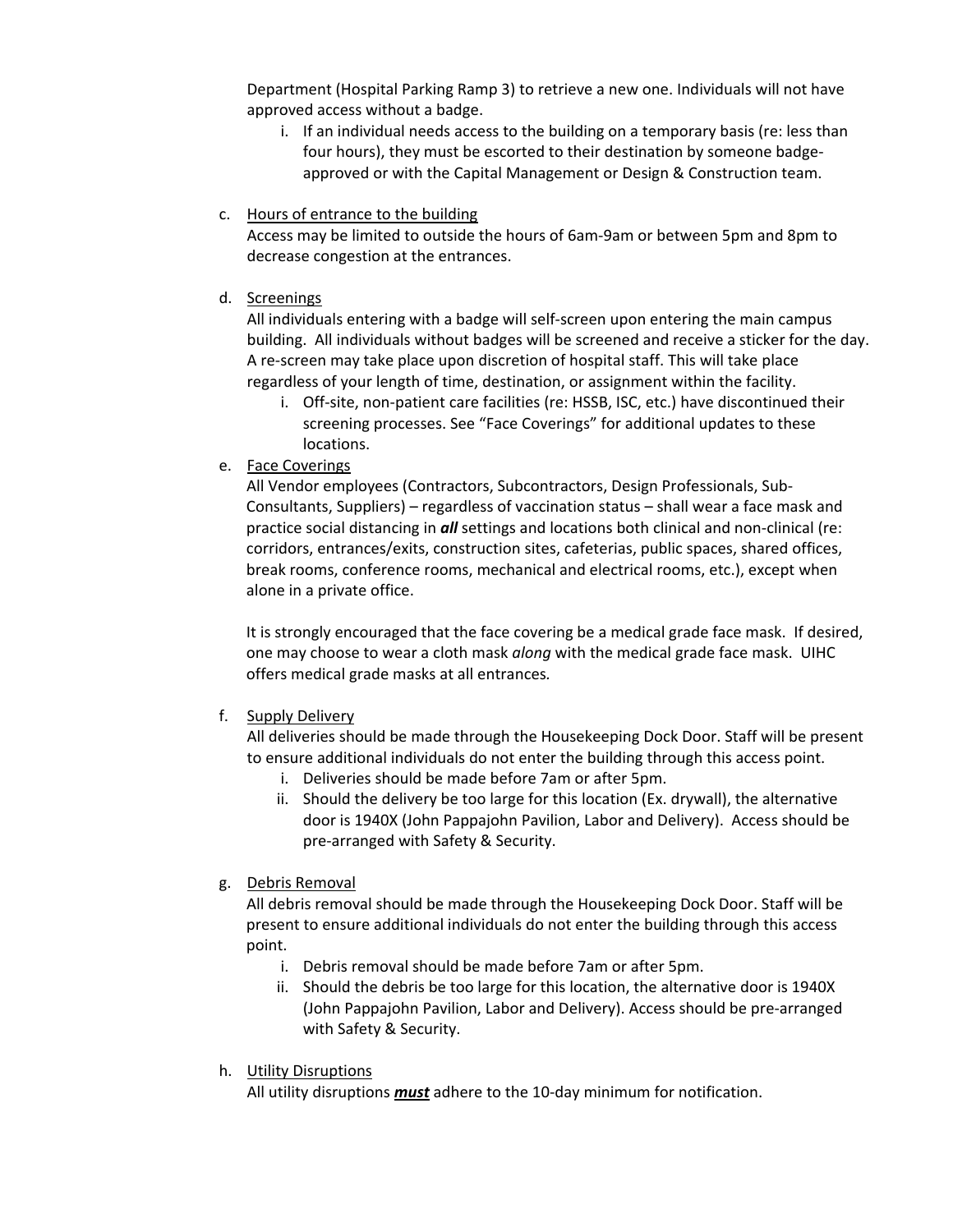#### **MEETINGS/APPOINTMENTS:**

#### **A. Access to University of Iowa Hospital and Clinics**

a. Meetings

Meetings can begin to return to in‐person and will follow the guidance of A.e. above. When held virtually or by teleconference, Zoom and Skype for Business are two supported platforms.

b. Site/Field Investigations

All investigations should be coordinated directly with the Capital Management Department.

#### **TESTING & EXPOSURE:**

#### **A. Testing and Symptoms of COVID‐19**

Should any outside parties providing service to UI Health Care test positive, negative or display symptoms of COVD-19, individuals will be asked to adhere to the guidelines put forth by the UI Health Care Epidemiology leaders.

a. Full Risk and Exposure Policy link: https://medcom.uiowa.edu/theloop/hr-employeehealth

#### **B. Exposure**

Contractors and Vendors shall follow the CDC standards for the general population with regards to exposure and isolation/quarantining. High‐risk exposure to COVID‐19 at work or outside of work is defined as: You (exposed person) had contact with a person with laboratory confirmed COVID‐19 (source person) during the time frame when the source person was likely to be infectious.

#### High‐risk exposure is:

1. Being within 6 feet for 15 minutes or longer while:

- The exposed person was not wearing a face covering (cloth face mask, medical face mask, or respirator); regardless of the PPE worn by the source person
- OR
- The source person was not wearing a face covering (cloth face mask, medical face mask, respirator) AND the exposed person was not wearing both a mask and eye protection

2. Being in the same room as the source person during an aerosol generating procedure (AGP) if the exposed person was not wearing gown, gloves, eye protection, and a respirator 3. Being a household contact of a source person who is unable to isolate

If proper PPE was used throughout the interaction, the exposure risk is low, and further evaluation and management are not necessary.

#### Infectious period

1. Source person is symptomatic:

- Starts 48 hours before the source person's symptoms start.
- Ends when the source person meets criteria to stop COVID‐19 isolation precautions.

#### 2. Source person is asymptomatic:

- Starts 48 hours before the source person's first positive test.
- Ends 10 days after the source person's first positive test.